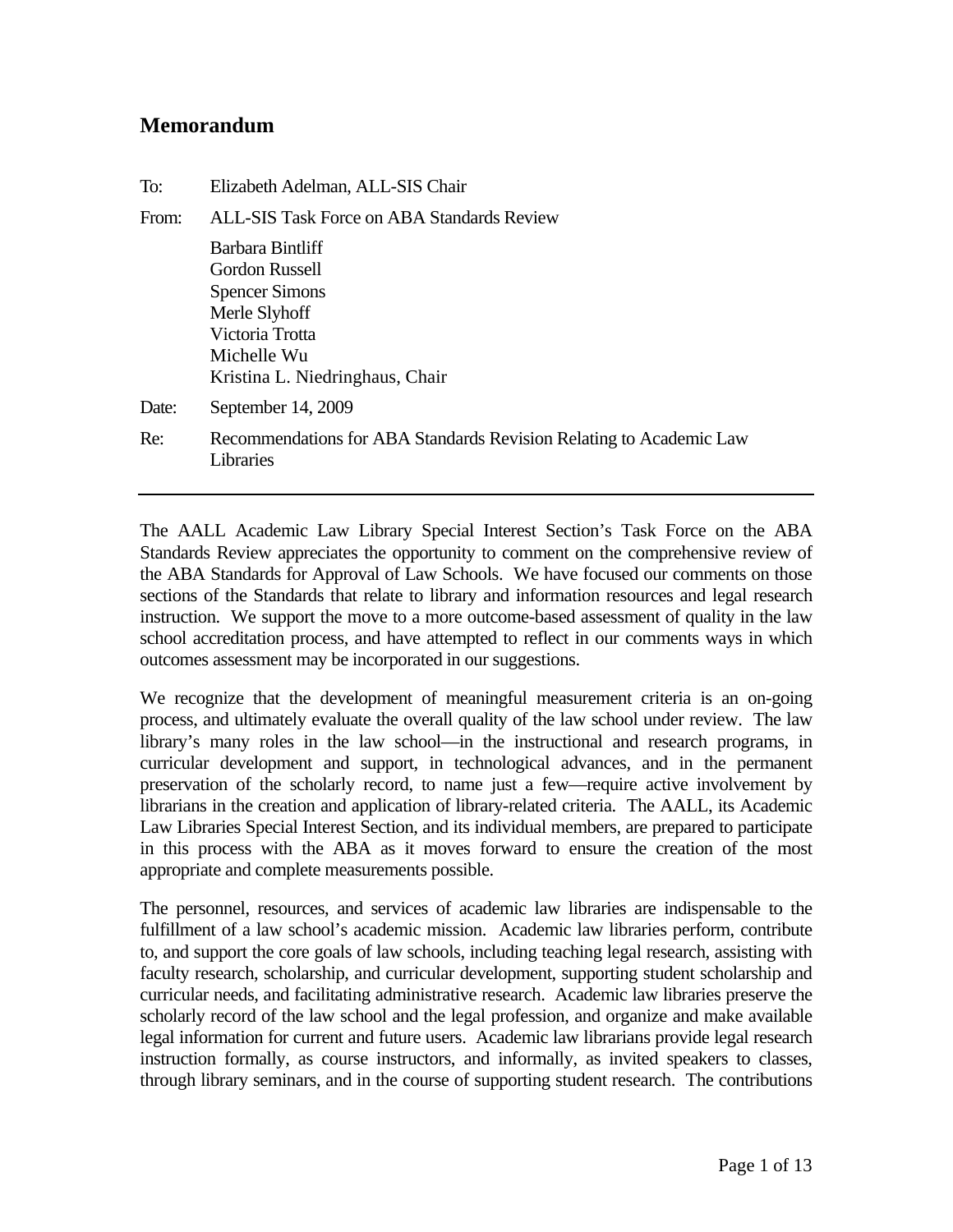of the academic law library to the law school and the legal profession reach across the curriculum and throughout the legal profession.

Academic law librarianship, as a profession, is guided by a series of principles that provide insight into the foundational values of law libraries.<sup>[1](#page-1-0)</sup> These principles include:

- Stewardship (preserving the scholarly record; wise management of resources, including human, financial, tangible/physical resources)
- Service (ensuring all policies and procedures are promulgated and evaluated using service as a guiding criteria)
- Literacy and learning (making the library the focus of legal research literacy instruction)
- Rationalism (organizing and managing library services, programs, and facilities in logical and rational manner, using best practices where appropriate)
- Intellectual freedom (maintaining commitment to the ideal that people in a free society should be able to read and access whatever they wish)
- Equity of access (ensuring that all members of the law school community and other legitimate users have access to library resources and programs)
- Privacy (ensuring confidentiality of library records to the fullest extent under federal and state laws)
- Democracy (participating in the educational process to ensure the educated citizenry that is vital to democracy; helping maintain the values of a democratic society)

We believe these values should guide the formulation of law school accreditation standards relating to academic law libraries, just as the larger standards review is guided by the principles of accreditation review enumerated by the  $ABA$ . The two sets of principles are compatible and strengthen each other. In addition to being guided by the above principles of academic law librarianship, we believe that the ABA's accreditation standards should remain flexible enough to allow creativity and innovation while supporting the vital role the law library plays in the mission of legal education.

We respectfully submit the following recommendations to the Standards Review Committee as it engages in the comprehensive review of the current ABA Standards for Approval of Law Schools.

**Standard 302(a)(2)—Curriculum.** As noted in both *Educating Lawyers* (the "*Carnegie Report*")<sup>[3](#page-1-2)</sup> and *Best Practices for Legal Education*,<sup>[4](#page-1-3)</sup> one of the core commitments of a law school should be preparing students for practice. Standard 302, with its enumeration of

<span id="page-1-0"></span> $\overline{\phantom{a}}$ <sup>1</sup> These values are adapted for academic law libraries from Michael Gorman, *Our Enduring Values: Librarianship in the 21st Century* (American Library Association, 2000).

<span id="page-1-1"></span>Donald J. Polden, *Statement of Principles of Accreditation and Fundamental Goals of a Sound Program of Legal Education*, 40 Syllabus (no. 3) 1 (Spring 2009).

<span id="page-1-2"></span>WILLIAM M. SULLIVAN,EDUCATING LAWYERS: PREPARATION FOR THE PROFESSION OF Law (Jossey-Bass 2007).

<span id="page-1-3"></span><sup>&</sup>lt;sup>4</sup> ROY STUCKEY, BEST PRACTICES FOR LEGAL EDUCATION (Clinical Legal Education Association 2007).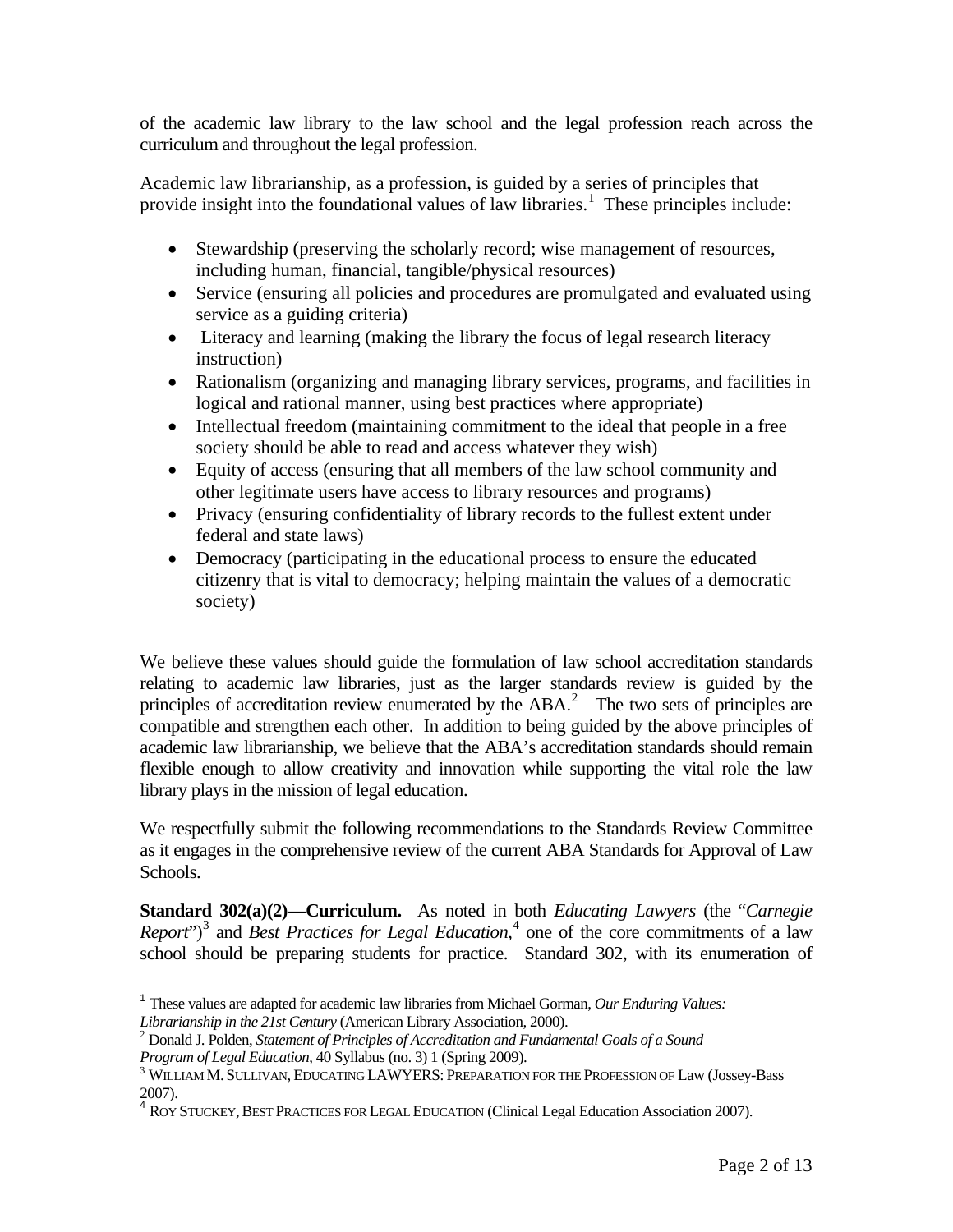curricular requirements, speaks to this commitment. Legal research is an essential skill for any legal career, but the "legal research literacy," or "information literacy" skills of law students and practitioners have been a matter of concern for some years. The continually changing and ever-more complex research environment demands that more attention be paid to legal research instruction. Therefore, as part of either Standard 302 or as a new Standard, we recommend a requirement that each school draft and adopt minimum information literacy expectations for its students.

The ABA's 1992 *MacCrate Report* included a pioneering effort at drafting information literacy expectations.<sup>[5](#page-2-0)</sup> MacCrate's outline can serve as a basis for a more current set of research literacy skills. In the alternative, there are several projects underway, by individuals and by the American Association of Law Libraries, which could be the basis for the development of legal information literacy skills. In any event, the "legal research standard" should speak not only to providing an effective curricular component to meet this goal but also to the implementation of some assessment, preferably by describing and measuring legal information literacy skills, to ensure that the school standards are met.

The Task Force supports *The Boulder Statement on Legal Research Education* (2009) which is appended to this report (Appendix 1). *The Boulder Statement* expresses an ideal legal research educational experience, and may provide guidance to the Standards Review Committee in its development of stronger standards for legal research instruction.

**Standard 601 – General Provisions**. This standard should be revised to reflect the reality that academic law libraries do more than just support and respond to the law school's teaching, scholarship, research and service programs. Law library services often are based on the most advanced technology applications in the law school, and are drivers for the adoption of enhanced instructional and support technology. Library services frequently anticipate faculty and student needs, and instructional and research services are put in place before the rest of the law school community knows the need exists. The Standard should recognize the integral nature of law libraries in legal education.

For example, development of new curricular offerings and research centers should include the law librarians' expertise from the beginning. The law librarians can contribute to the identification of needed information infrastructure and can provide instruction to faculty and students in new information resources and research methods. As research experts, law librarians should be involved in the creation of a school's information literacy standards, and in the instruction and evaluation of students in that area.

*Proposed language:* 

 $\overline{a}$ 

*601(a) A law school shall maintain a law library that is involved in all appropriate aspects of the educational and research mission, and that is an active force in the* 

<span id="page-2-0"></span> $^{\rm 5}$  American Bar Association Section of Legal Education and Admissions to the Bar, Legal EDUCATION AND PROFESSIONAL DEVELOPMENT - AN EDUCATIONAL CONTINUUM, REPORT ON THE TASK FORCE ON LAW SCHOOLS AND THE PROFESSION: NARROWING THE GAP (1992) (hereinafter "MacCrate").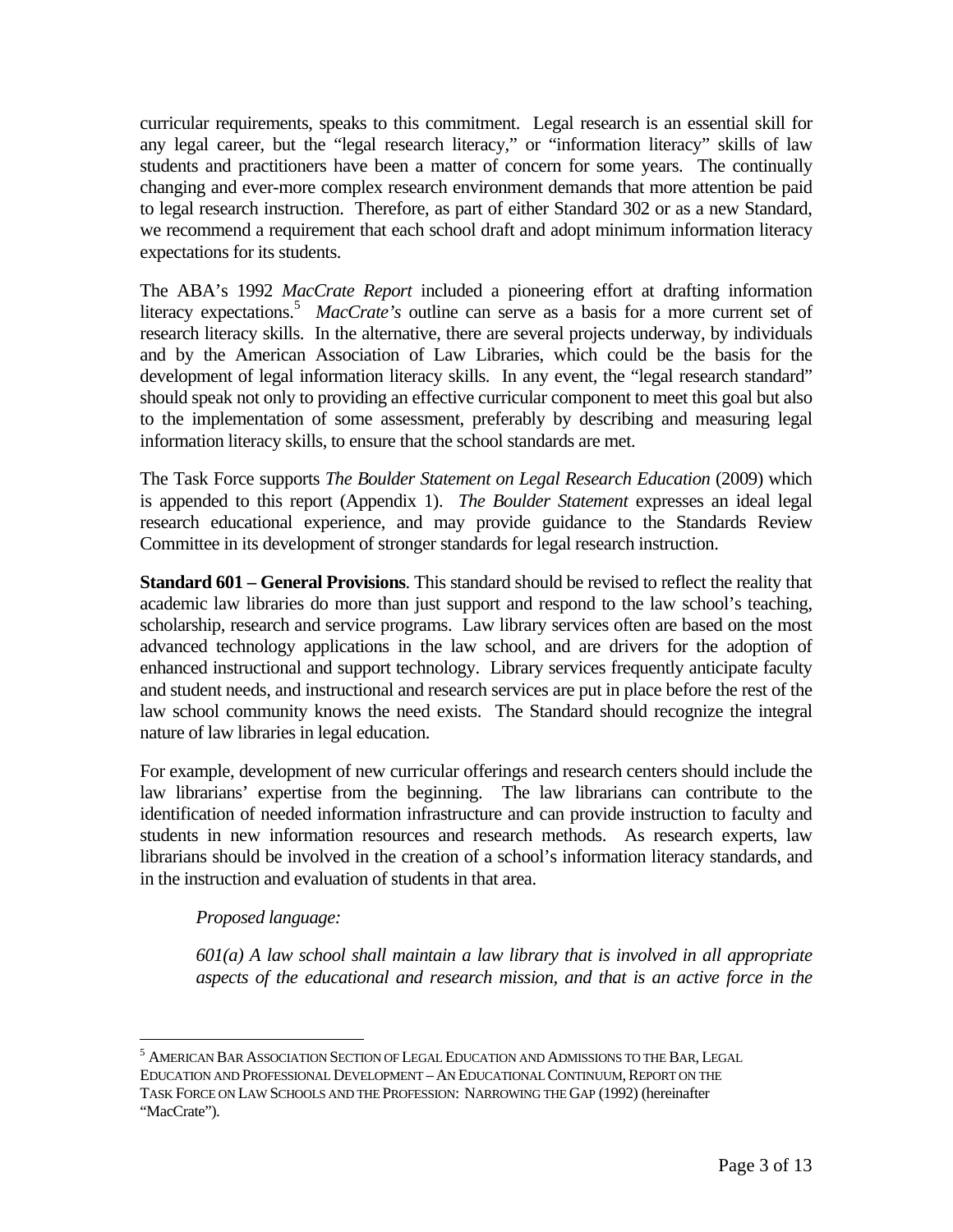*educational life of the law school. This requires a direct, continuing and informed relationship with the faculty, students and administration of the law school.* 

*(b) A law library shall have sufficient financial resources to be involved effectively and appropriately in the law school's teaching, scholarship, research and service programs, including financial resources for the adoption and support of contemporary technologies. These resources shall be supplied on a consistent basis.*

**Standard 602 – Administration**. The standard should strongly support a close and informed relationship between the law school and the law library. The language of existing Interpretation 602-1 gives a strong preference to law libraries that are administered by the law school and not the university library system. We support this preference. The academic law library director who reports to another university department, or whose staff report to another university department, or whose budget is derived from another university department, will be challenged unnecessarily to administer a law library that provides quality services that meet the needs of the law school. Divided reporting and budgeting structures can compromise the law library's programs and services, and interfere with the law school's control of key personnel and its permanent intellectual resource. We recommend that the language in 602 (d) be changed from aspirational to mandatory, and that the language of Interpretation 602-1 be changed to reflect the changed Standard.

*Proposed language:* 

*602 (d) – The budget for the law library shall be part of, and administered in the same manner as, the law school budget.* 

**Standard 603 – Director of the Law Library**. The Task Force supports the existing standard regarding the employment status of the law library director. The American Association of Law Libraries last communicated with the ABA Standards Committee in July 2009; that letter is appended to this report (Appendix 2.)

**Standard 605 – Services.** It is through the library services expressed in this Standard – reference, instruction, bibliographic access to library collections, interlibrary loan and other document delivery services, library publications, and numerous other value-added services – that the law library advances the mission of the law school. We support the continued mandate of involvement by law libraries in all facets of the law school's programs.

As noted above regarding Standard 302, information literacy skills are an increasingly important aspect of legal education. Law librarians, as research experts, are uniquely able to contribute to the establishment of information literacy standards as well as to instruct students (and faculty) in those skills through formal and informal experiences. Law schools should ensure that students receive instruction on the use of information resources and information technologies. Library and information personnel should be consulted in the development of these standards, and should contribute to educating students in their use.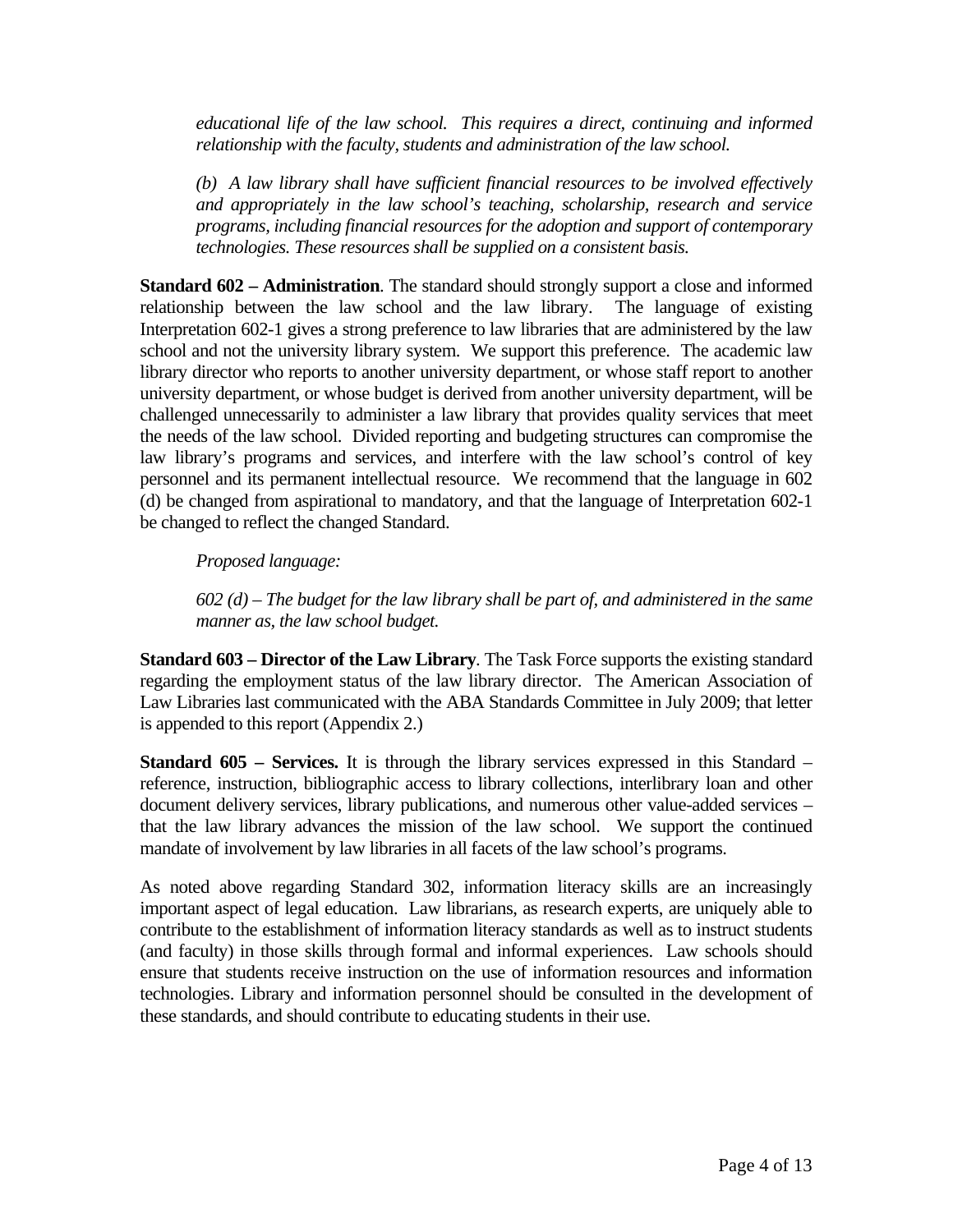#### *Proposed language:*

*605 – A law library shall provide the appropriate range and depth of reference support, information literacy skills training and research instruction, access to resources, and bibliographic and other services to meet the needs of the law school's teaching, scholarship, research, and service programs.* 

**Standard 606 – Collections**. A key, overarching service provided by law librarians is that of providing access to legal information resources. Access may be through the law library's own physical collections, via its electronic resources, through consortial borrowing, or in cooperation with the institution's general library services. The existing requirement of Standard 606 (a) of a core collection of essential materials "accessible in the law library" does not recognize this new information environment. The problem is complicated by the language of Interpretation 606-2, which is generally read (if inaccurately) to require a core collection primarily in print.

The Task Force supports the language of this standard where it approves the development of information resource collections that support the particular requirements of the law school's curriculum, scholarship, programmatic and service objectives. However, the Task Force urges the Standards Review Committee to reconsider the 'one size fits all' approach of the language concerning core collections, and modify it to allow greater discretion in the development of information resource collections.

The Task Force has discussed the issue of print and electronic formats extensively. Legal information resources and the use of legal information resources are in the middle of a major paradigm shift. This shift has led to some confusion over the requirements of Standard 606.

The majority of the Task Force believes that the core collection should not be entirely in electronic format. Many employers still maintain part of their collection in print format and expect associates to know how to use these materials intelligently and effectively. It is possible that in several years, this will no longer be the business landscape but, until such time, libraries have an obligation as educators to ensure the presence of print formats in our collections. The entire core collection need not be present in tangible format in every law library. The core collection should be a blend of formats that supports the school's mission and programs.

A strong minority of the Task Force believe that the Standards should be format neutral. These members believe that the language of the Standards requiring a collection to support the various missions of the school is sufficient to guide format choices. These members recommend, in addition to the following proposed language, that Interpretation 606-2 be removed or edited to make it format neutral. This could be achieved by removing the last sentence of the Interpretation which reads, "A collection which consists of a single format may violate Standard 606."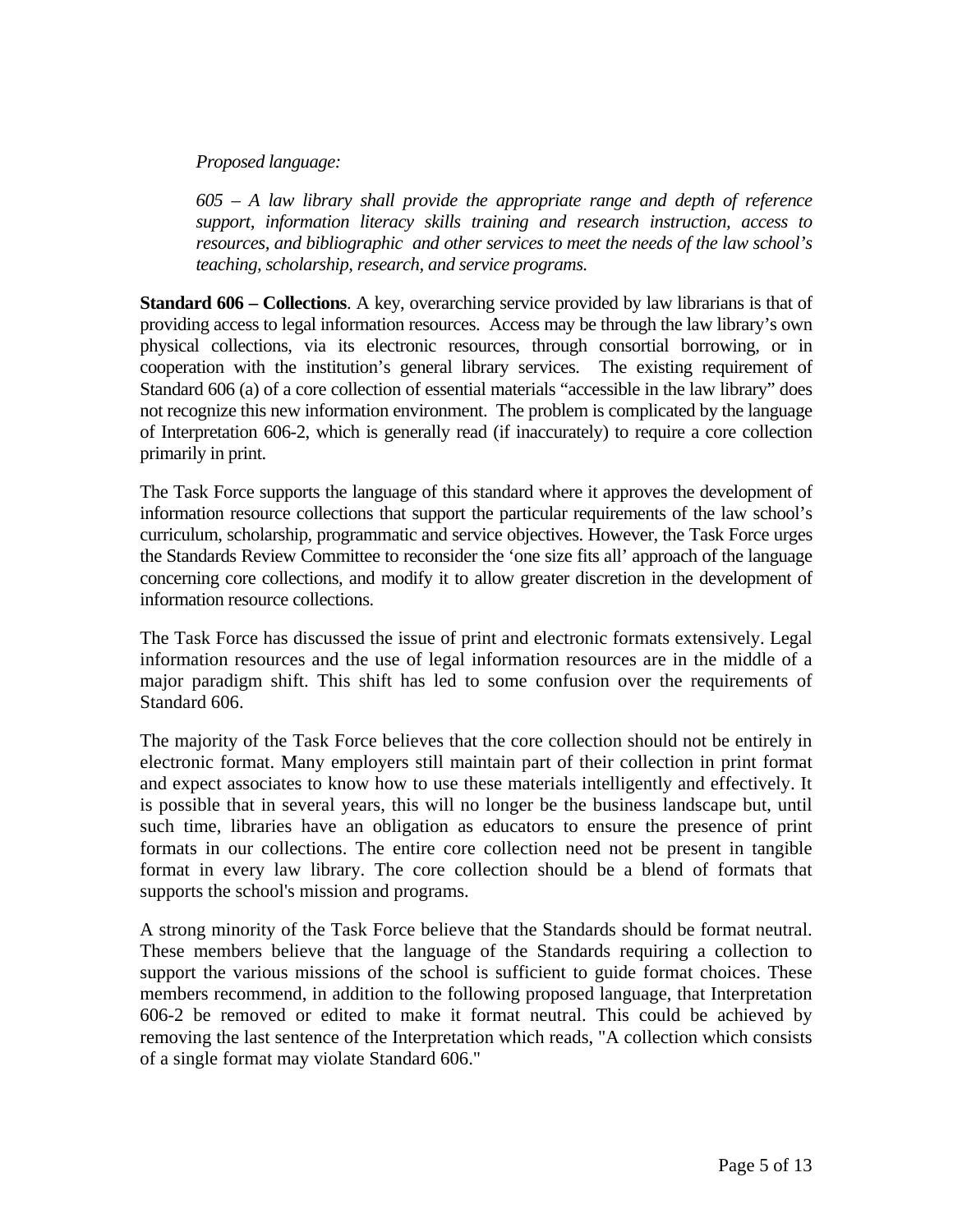All members of the Task Force support the following proposed language.

*Proposed language:* 

*606 (a) – The law library shall provide a core collection of essential materials available in the law library through ownership or reliable access. The choice of ownership or a particular means of reliable access for any type of material in the core collection shall effectively support the law school's curricular, scholarly, and service programs and objectives.* 

The Task Force also reviewed Standard 604: Personnel, Standard 702: Law Library Facilities, and Standard 703: Research and Study Space and supports them as currently written.

Thank you for your consideration of these recommendations.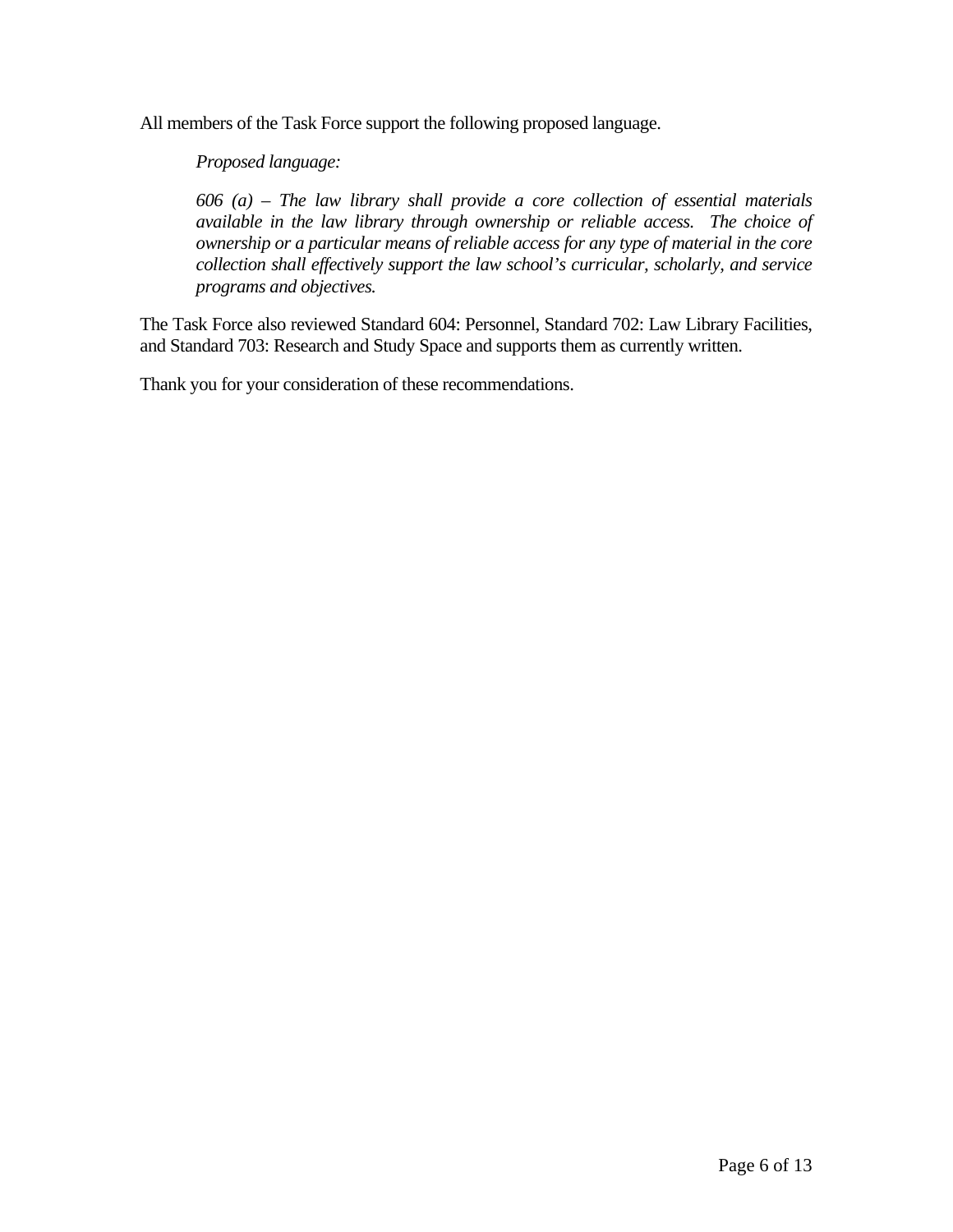## **APPENDIX 1: The Boulder Statement on Legal Research Education (2009)**

### **Introduction**

The *Conference on Legal Information: Scholarship and Teaching* was attended by legal research professionals who gathered at the University of Colorado Law School in Boulder, Colorado on June 21-22, 2009, to discuss legal information scholarship and instruction. The following **Boulder Statement on Legal Research Education** was developed at that Conference and reflects the consensus of the conference participants on the theoretical foundation of a signature pedagogy for legal research education.

The Statement is based on the model proposed by the Carnegie Foundation's EDUCATING LAWYERS: PREPARATION FOR THE PROFESSION OF LAW (2007). Generally referred to as the "Carnegie Report," EDUCATING LAWYERS calls for a systemic revision of legal education. In particular, the Report advocates moving from the present signature legal pedagogy of the Socratic method to a manner of teaching that incorporates practical education with theoretical and doctrinal instruction and that emphasizes professional responsibility. The Report suggests that the most effective legal education occurs through three inter-related "apprenticeships"— practical; cognitive or intellectual; and identity and purpose—which, experienced together, encourage students to explore all aspects of a legal problem and allow for contemporaneous feedback

Building on this recommendation, the *Legal Information Conference* attendees focused on defining a pedagogy of legal research instruction that recognizes the fundamental nature of legal research in legal education and law practice. The Statement expresses a comprehensive approach to legal research instruction that, when implemented, will significantly improve the preparation of law students for their legal careers.

### **The Boulder Statement on Legal Research Education**

Legal research education teaches the resolution of legal problems through an iterative and analytical process. Students will experience a practical apprenticeship of identifying significant facts; determining legal issues and problems; and locating, evaluating, and manipulating research authorities.

Students will experience a cognitive apprenticeship by learning the importance of understanding the legal system in which their question arises and evaluating available legal resources. Through this apprenticeship the student will synthesize information about legal systems and resources to identify the best research plan for a given question. The students will also learn to continually re-evaluate their progress and results to arrive at the optimal answer to the legal problem.

Throughout the process, students will learn to apply the professional and ethical norms implicated by their research, which will reinforce their apprenticeship of identity and purpose. For legal research instruction, this includes an ongoing examination of professional standards including the identification of ethical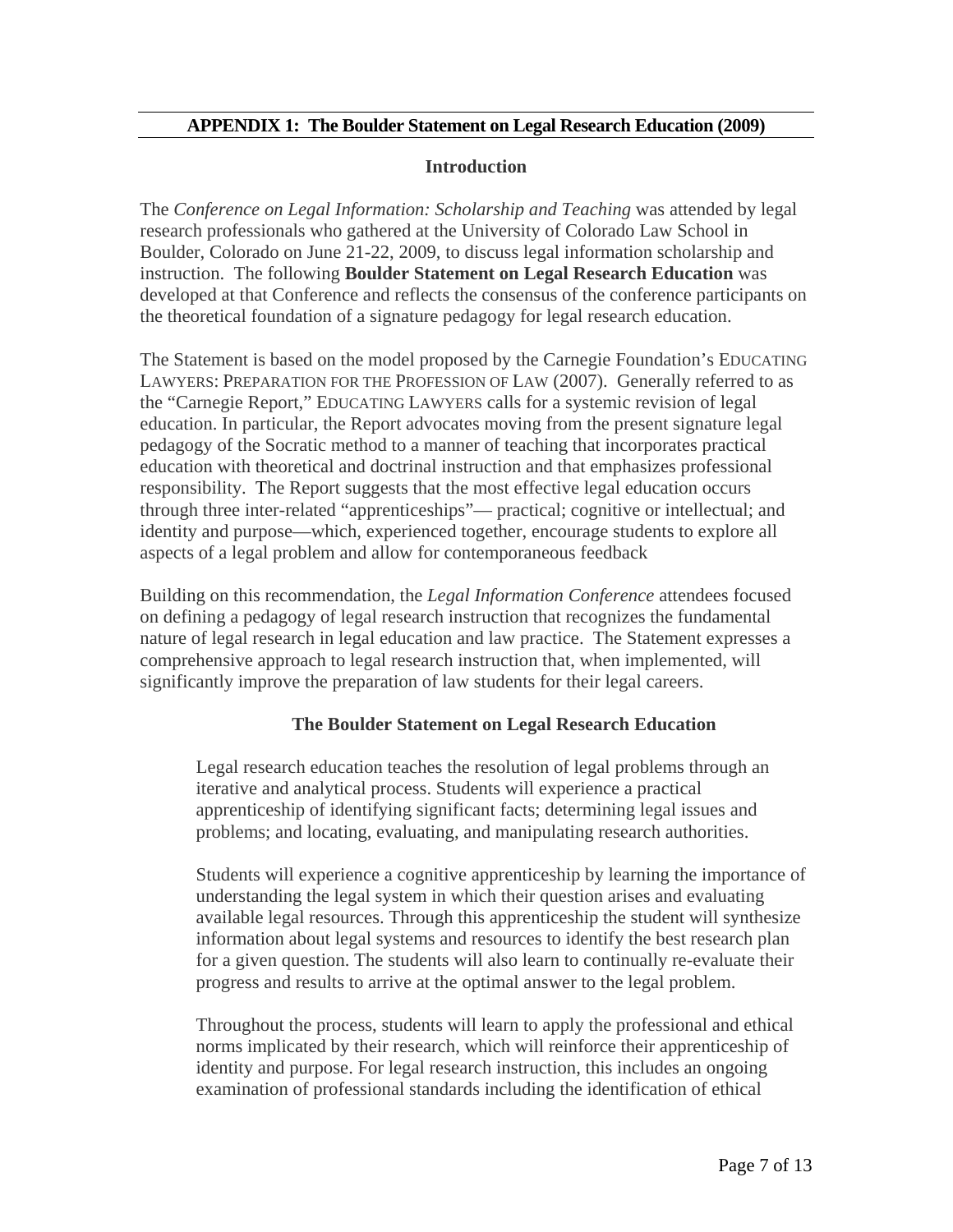responsibilities, the avoidance of plagiarism, and the fulfillment of the ethical duty to conduct adequate and thorough research.

June 22, 2009

Duncan Alford University of South Carolina

Barbara Bintliff University of Colorado

Paul D. Callister University of Missouri-Kansas City

Stephanie Davidson University of Illinois

Beth DiFelice Arizona State University

Kumar R. Jayasuriya Georgetown University

Thomas Kimbrough Southern Methodist University

Anne Klinefelter University of North Carolina

Judith Lihosit University of San Diego

Robert Linz University of Colorado

Susan Nevelow Mart University of California, Hastings

Grace M. Mills Hamline University

Alan Pannell University of Colorado

Carol Parker University of New Mexico Robert C. Richards, Jr. Philadelphia, PA

Amanda Runyon University of Texas

Sabrina Sondhi Columbia University

Jane Thompson University of Colorado

Sarah Valentine City University of New York

Virginia Wise Harvard University

#### Additional Signatories:

Randy Diamond University of Missouri-Columbia

Denise Gibson Mercer University

Nancy Johnson Georgia State University

Barbara Traub St. John's University

Viçenc Feliu University of the District of Columbia

Michael Whiteman Florida International University

Lee Peoples Oklahoma City University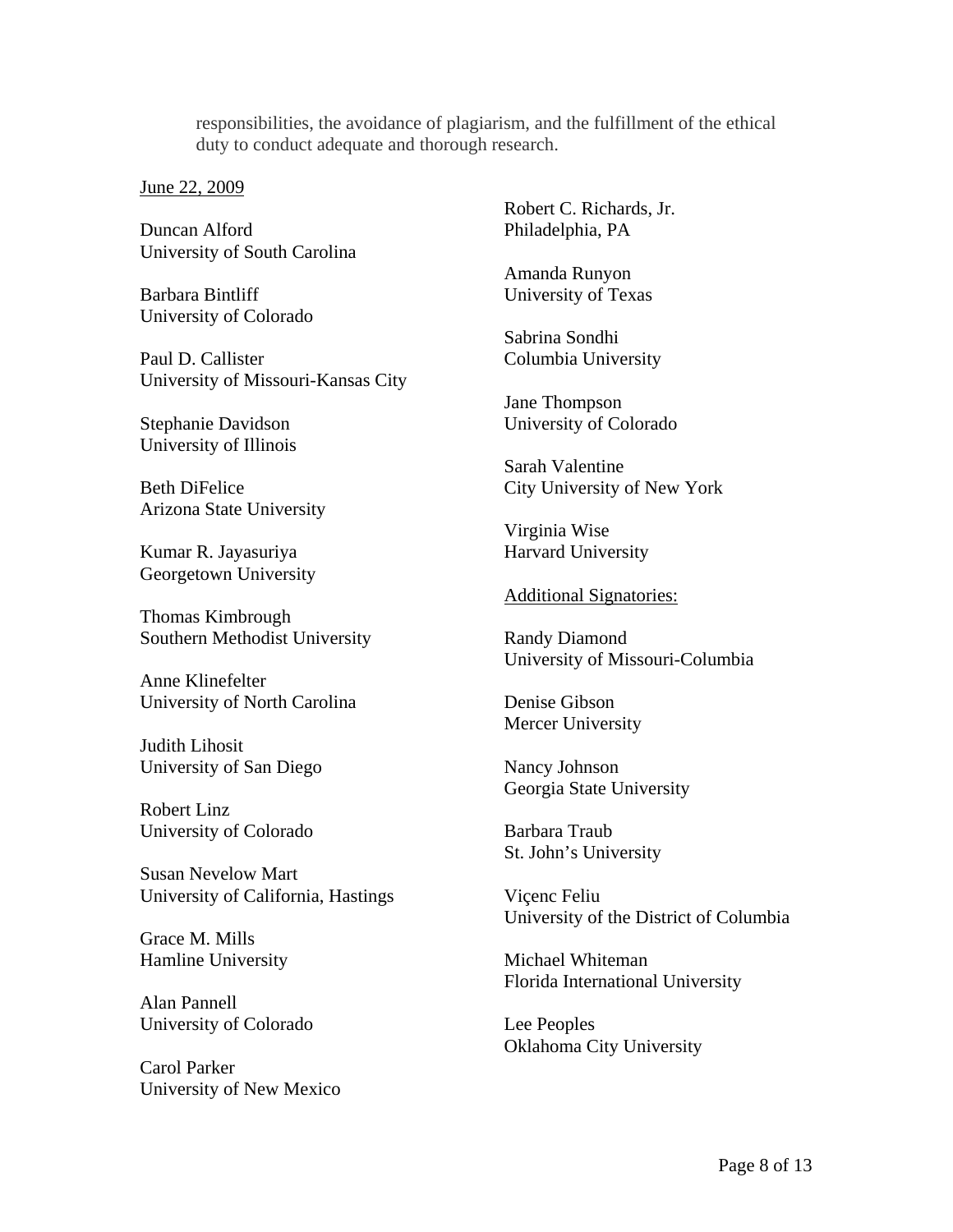Kay Andrus Creighton University

Kristina L. Niedringhaus Cleveland State University

Carol Bredemeyer Northern Kentucky University

Joe Custer University of Kansas

Penny Hazelton University of Washington

Barbara West Western New England University

Victoria Szymczak Brooklyn Law School Marylin Raisch Georgetown University

Caroline Osborne Washington and Lee University

Adeen Postar American University

Sarah Hooke Lee Northeastern University

Filippa Anzalone Boston College

Faye Jones Florida State University

## **APPENDIX 2: AALL Statement on Faculty Status, July 2009**

**Statement to the American Bar Association Council on Legal Education and Admissions to the Bar** 

> **On the Report of the Special Committee on Security of Position**

> > **And**

### **On the Comprehensive Review of Standards and Interpretations**

### **July 1, 2009**

The American Association of Law Libraries (AALL), the largest professional organization in the world representing law librarians, was founded in 1906 to promote and enhance the value of law libraries to the legal and public communities, to foster the profession of law librarianship, and to provide leadership in the field of legal information. We number nearly 1900 academic law librarians among our 5,000 members. AALL has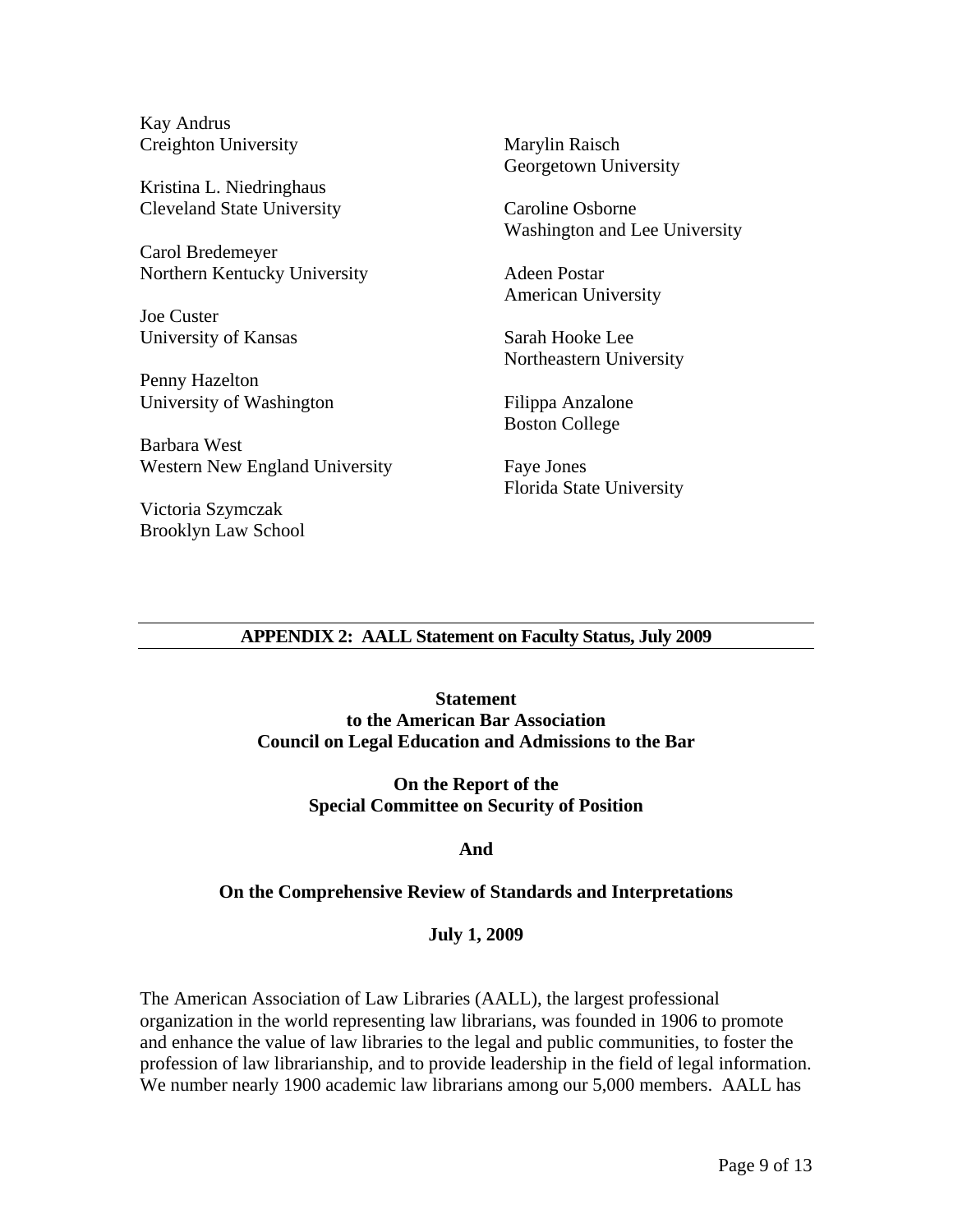long been a member-driven organization. Our policies and positions on issues are determined by an elected executive board and an actively participating membership.

AALL welcomes the opportunity to comment on the Report of the Special Committee on Security of Position and to address the Standards Review Committee's comprehensive review of the Standards for Approval of Law Schools and the included Interpretations. We acknowledge the complexity of the task undertaken by the Special Committee, as well as the challenge inherent in a complete examination of the standards and interpretations.

We join with many other organizations, including CLEA, LWI, SALT, and many deans, former deans, and professors, who urge the Standards Review Committee to make no substantive changes to the existing standards and interpretations regarding security of position, for the sound reasons in their several letters and statements. AALL's primary interest in the security of employment issue is, as expected, Standard 603(d), providing for security of employment for the Director of a law school's library. Standard 603(d) recognizes the necessity of the library Director, as an integral part of the educational team, having the same academic protections as other faculty.

Academic law librarianship is dedicated to ensuring the ability of faculty and students to find and use information. This is a controversial and often-contested activity, as information itself can be controversial. One needs only to open the daily newspaper to see multiple examples of disputes over the control and use of information: intelligent design and evolution, anti-abortion and pro-choice, pro and con the death penalty, the definition of pornography and its availability, global warming and climate change, the existence of weapons of mass destruction, and the actions of the executive branch of our federal government are all areas in which the use, control, interpretation, and dissemination of information are central to life-affecting situations. Information is controversial.

Academic freedom is critical to preserve the ability of an academician to teach, to research, to discover, to explain, and to communicate. Academic freedom is tied inextricably to the ability to find and use information. For example, law teachers regularly incorporate policy discussions of past and current issues into their teaching. Similarly, students often research policy considerations for class, for seminars, and for their own knowledge. These activities are important components of a complete legal education, especially today given the importance of a legal perspective in virtually all policy debates at every level of government. Information on all sides of an issue is required for law professors and students to form knowledgeable opinions and present sound justifications.

The position of law library Director is unique in legal education. No other person in the law school so directly affects the learning and intellectual pursuits of all students and all faculty. The ability of students to learn the language of the law and of faculty to analyze and produce scholarship about the law depends on a law library that can meet the information needs of the law school community, regardless of how controversial the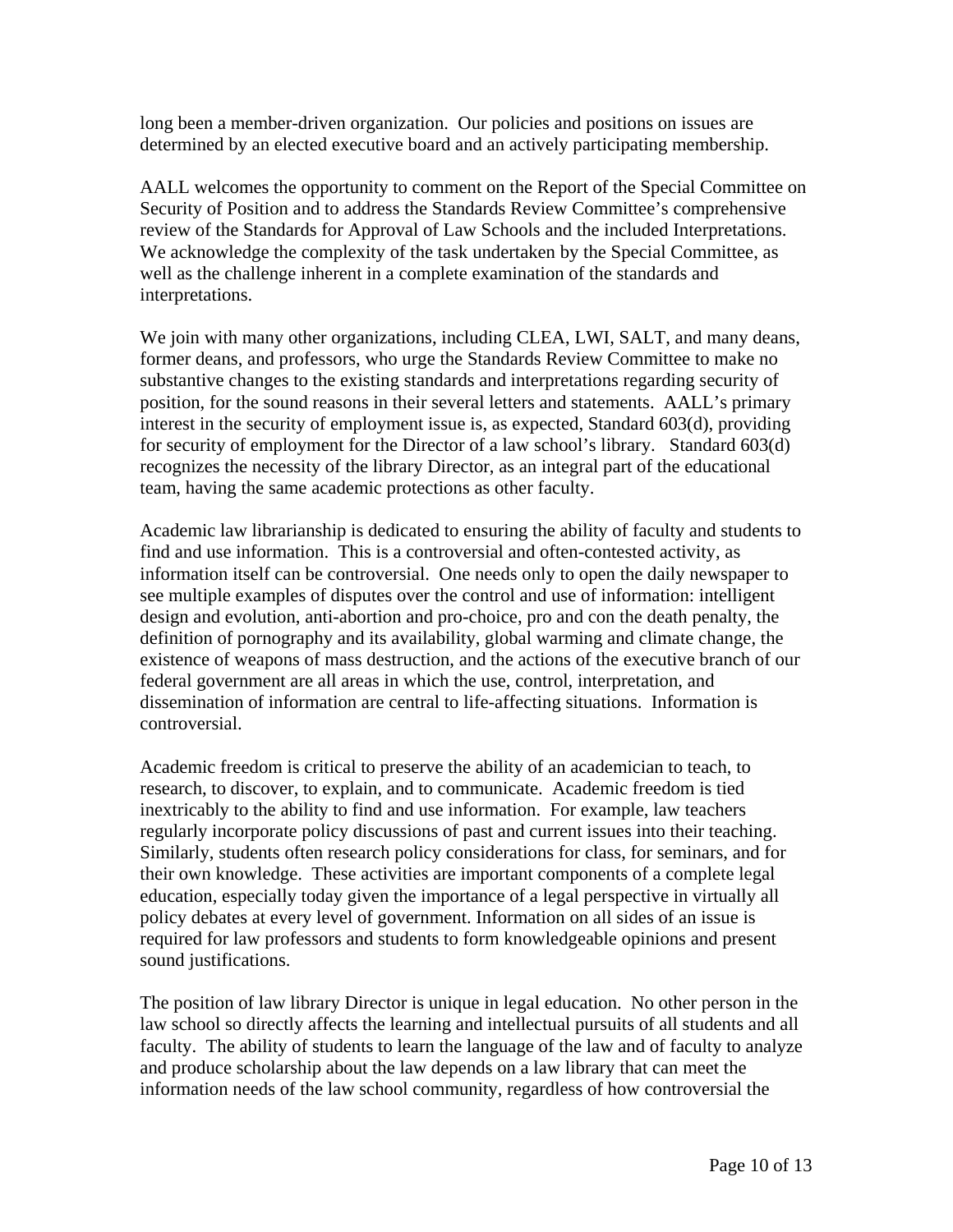information may be. It is the responsibility of the law school's library Director to provide this information. Information resources are made available through extensive processes involving locating, evaluating, acquiring, and organizing resources in every format, from multiple sources. Provision of information includes instructing faculty and students on the contents and use of resources. These activities come with an obligation to provide resources and services regardless of individual or institutional bias. The law library, through its Director, has an integral and indispensable role in carrying out the law school's educational mission in this manner.

The Standards for Approval of Law Schools require a library that is an "active and vital" force in the law school's educational program. Providing unfettered access to information on all sides of an issue, and instructing in its use, are among the major ways in which the law library carries out this mandate. It requires the library Director to use discretion, judgment, and specialized knowledge to adequately perform his or her job. And it requires that the library Director have protection against challenges to these activities. Law library Directors must have the guarantee of academic freedom.

Libraries have long dealt with questions of censorship and attempted restrictions on the use of information. Like issues of personal scholarship and teaching, these library usebased situations are academic freedom issues also, which must be resolved by the library Director when they arise. Confrontations over academic freedom can come in the form of challenges aimed at library practices and procedures. Librarians routinely deal with confidential information, especially in the form of user circulation records and computer use logs. Disputes over library records have been in the headlines recently as government officials sought information under National Security Letters and the USA PATRIOT Act, although internal questions are more common. For example, the Director of a private law school's library reports challenges from a senior faculty member over the library's refusal to divulge the identity of patrons using certain materials. This was not an academic integrity issue, but rather one involving the professor's desire to prevent the materials' use by others because of his disagreement with the opinions expressed in them. The tenured law library Director denied the professor's request, successfully defending the right to confidentiality and academic freedom of all patrons.

While necessarily anonymous, a few examples of challenges to the academic freedom of law library Directors include:

- The Director of a private law school's library at a religiously affiliated institution purchased a copy of a popular legal/political book with personal funds and donated it to the library, which displayed it as the "book of the week." The ensuring controversy, and challenges by students especially, almost resulted in the Director's loss of employment.
- The tenure-track, but untenured, Director of a public law school's library was threatened with a negative reappointment vote by another faculty member who disagreed with a long-standing collection development policy. The library had been acquiring primary materials from a jurisdiction with political and legal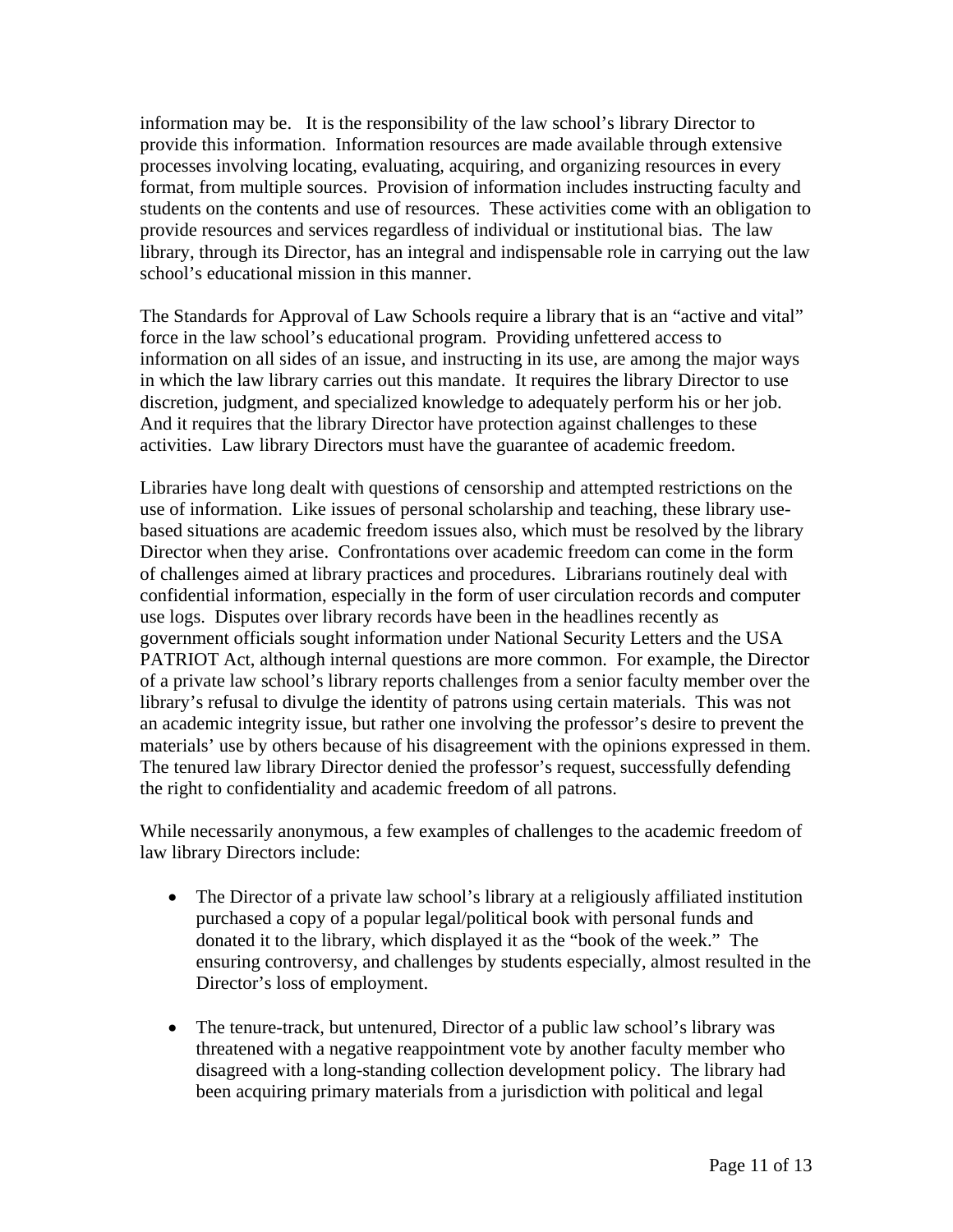practices that the faculty member felt were wrong; the reasoning behind the threat was that the library was supporting the jurisdiction through purchase of its materials.

- The Director of a private law school library at a religiously affiliated institution reports of a challenge to the acquisition of a popular opinion magazine that featured articles contrary to the teachings of the school's sponsoring church.
- The Director of a public law school's library was challenged by an influential alumnus over a display of books. Some of the books contradicted the legal theories advanced by the alum in a then-current major case being litigated. The alum threatened to call state legislators and have the law school's funding reduced because the library had purchased those books.
- The Director of a private law school's library reports that exhibits of art, tied to an Art and the Law class, were found objectionable by law school employees, who complained to the university administration about the Director's choice of exhibits.

In all instances, the law library Director is the point person for the academic freedom challenges. The Director is the buffer between the library staff and all non-library personnel. The Director must bear the brunt of the threats and challenges, and offer the library's response. Academic law library Directors must have academic freedom and the security of employment provided by tenure. Without academic freedom's strongest protections, as guaranteed through tenure, the Director cannot fully meet the information needs of the law school. "Academic freedom . . . is indispensable to librarians, because they are trustees of knowledge with the responsibility of insuring the availability of information and ideas, no matter how controversial, so that teachers may freely teach and students may freely learn."<sup>[6](#page-11-0)</sup>

The calls today to eliminate the security of position provisions from the Standards only highlight the necessity of retaining them. Further, as so well described in the statements of other organizations, the disparate impact of removing these provisions is felt on women and faculty of color, including on law library Directors, the majority of whom are women. Protecting those who deal with the most controversial aspects of legal education, legal information, make the retention of these Standards imperative. Had the security of position provisions in the Standards not been necessary, they would not have been written initially. The situation calling for their inclusion has not changed.

 $\overline{a}$ 

<span id="page-11-0"></span><sup>&</sup>lt;sup>6</sup> ACRL/AAC/AAUP Joint Statement on Faculty Status of College and University Librarians, available at http://www.ala.org/ala/mgrps/divs/acrl/standards/jointstatementfaculty.cfm (1972; reaffirmed 2007).